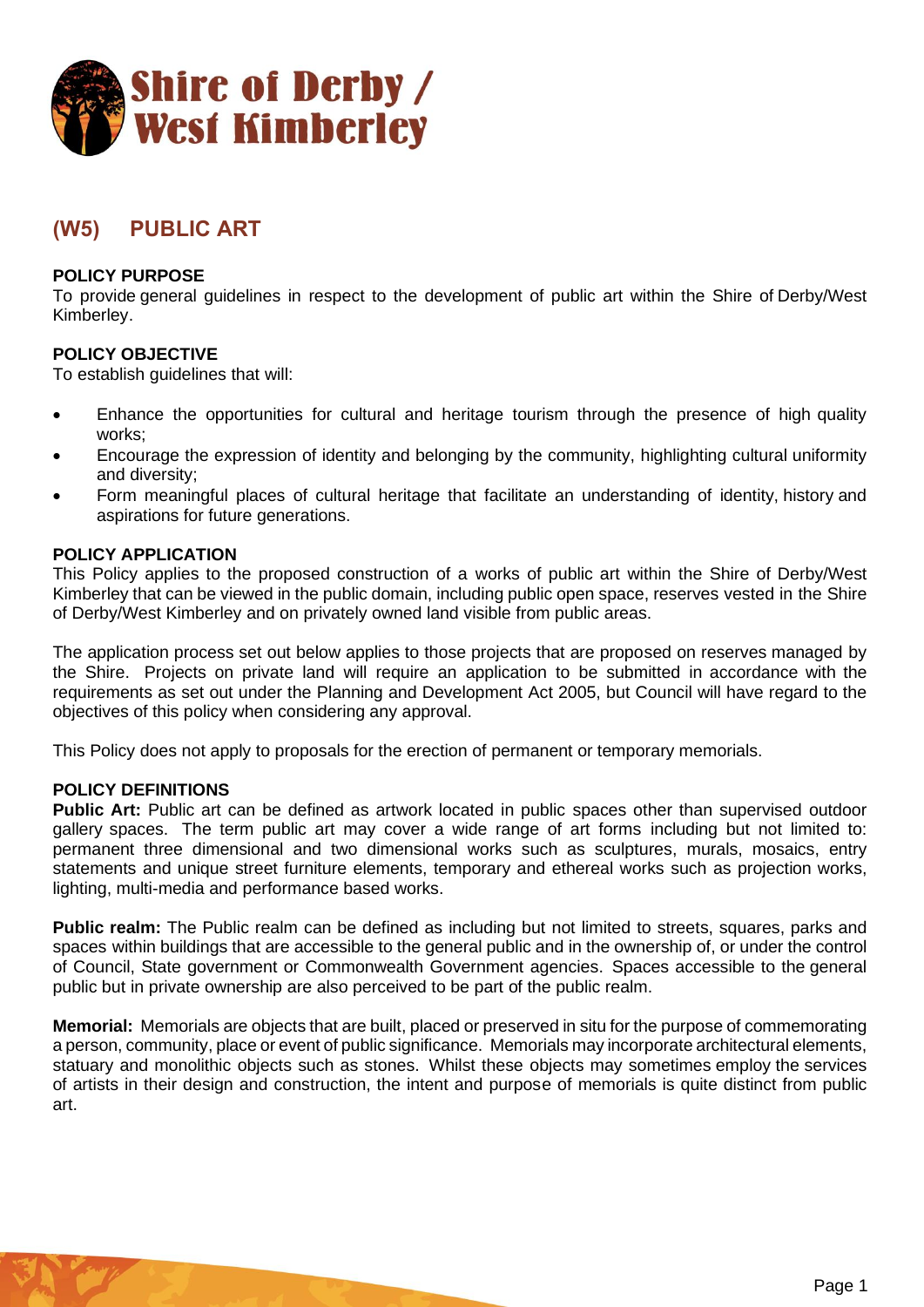

# **1. Approval Process**

- 1.1 All proposals will require the submission of an application to the Shire which shall be referred to Council for approval;
- 1.2 Applications shall include the submission of an application for approval form together with the following information:
	- a) A site plan or plans at a suitable scale (1:100 or 1:200 preferred) of the proposed location showing:
		- The boundaries of the site, with dimensions and direction of grid north indicated accurately;
		- The outline of proposed structures on the proposed site; and
		- Details of existing structures, landscaping and usage of the site.
	- b) A detailed budget report including, inter alia: the most likely cost of design, construction, installation, and ongoing maintenance.
	- c) A detailed design (i.e. elevation, scale model) of the proposal, indicating proposed size, materials and plaque text.
	- d) Full details of how cultural significance implications of the proposed site have been investigated and considered.
	- e) A construction plan, indicating for example, timelines, the methodology for installation and safety controls, how access will be gained, access restrictions during construction, controls for dust and noise, and clean-up procedures. Also, how public access to the location will be provided for and how ongoing site access will be safely managed.
	- f) An environmental assessment (flora, fauna, land and water) if the proposed art works are to be positioned in a sensitive environmental area (e.g. Derby tidal marsh areas).
	- g) Details of community consultation undertaken, or a list of stakeholders considered appropriate for the Shire to engage with as part of its approvals process.
	- h) In determining any application (and irrespective of information provided in (g) above) Council may consult with any other party it considers appropriate and/or require that a proposal be advertised for public comment.

#### **2. Advertising Requirements**

Where Council determines that an application should be advertised prior to a determination, a notice of the proposed artwork will be published in local media and on the Shire's website for a period of 21 days from the publication of the notice.

## **3. Development Guidelines**

**3.1 Location**

Applicants must: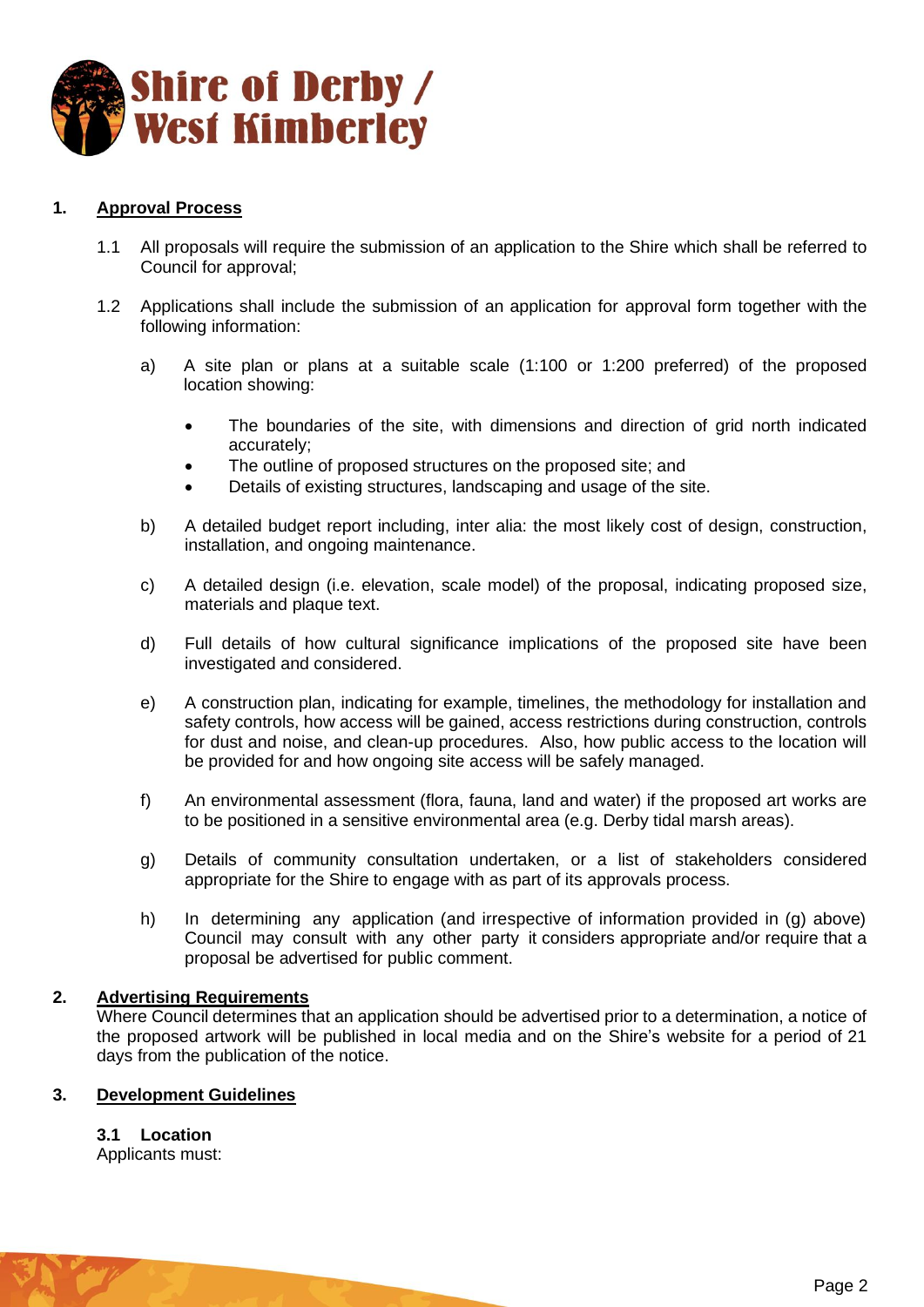

- identify a specific site and fully justify the reasoning for the artwork beyond the proposed location;
- ensure the existing use of the site is not jeopardised by the proposed location; and
- be consistent with any plans adopted by Council for the proposed site (i.e. Clarendon Street Enhancement Project Plan).

## **3.2 Type**

- proposals shall represent broad community interest and be mindful of future generations;
- proposals must be of significance and appropriate to past, present and future generations;
- the scale and character of a proposal should be complementary to the surrounding area; and
- the proposal shall contribute to the public domain in respect to construction and design.

## **4. Agreement**

The applicant shall enter into an Agreement with the Shire of Derby/West Kimberley as provided by the Shire prior to commencement of works.

#### **5. Funding**

Whilst the Council may consider a contribution towards a proposal on a case by case basis, the cost of inter alia: community consultation, design, production, installation, site preparation, infrastructure works shall be financed by the applicant.

#### **Appendix 1:**

Map Set: Shire controlled reserves.

| <b>Policy Details</b>                                                                                    |                                                                  |                                                |                                                |
|----------------------------------------------------------------------------------------------------------|------------------------------------------------------------------|------------------------------------------------|------------------------------------------------|
| <b>Original Adoption date:</b>                                                                           | 25 September 2019                                                | <b>Review Frequency</b><br>(Annual/Bi-ennial): | Bi-ennial                                      |
| <b>Policy Implementing Officer</b><br>or Team:                                                           | <b>Manager Operations</b>                                        | <b>Policy Reviewer:</b>                        | Director - Technical & Development<br>Services |
| <b>Legislative Head of Power</b><br>(Act, Regulation, or Local<br>Law):                                  | (Property)<br>Amendment<br>Government<br>Local<br>Local Law 2014 |                                                |                                                |
| <b>Related Documents (other</b><br><b>Policies, Operational</b><br>Procedures, Delegations,<br>$etc.$ ): | Map Set: Shire controlled reserves (attached to<br>policy).      |                                                |                                                |
| <b>Version Control Council Meeting Review Details:</b>                                                   |                                                                  |                                                |                                                |
| Review #:                                                                                                | <b>Council Meeting Date:</b>                                     | <b>Item/Resolution#:</b>                       |                                                |
|                                                                                                          | 24 June 2021                                                     | Item $11.2$                                    |                                                |
| 2.                                                                                                       | 24 February 2022                                                 | Item $11.5$                                    |                                                |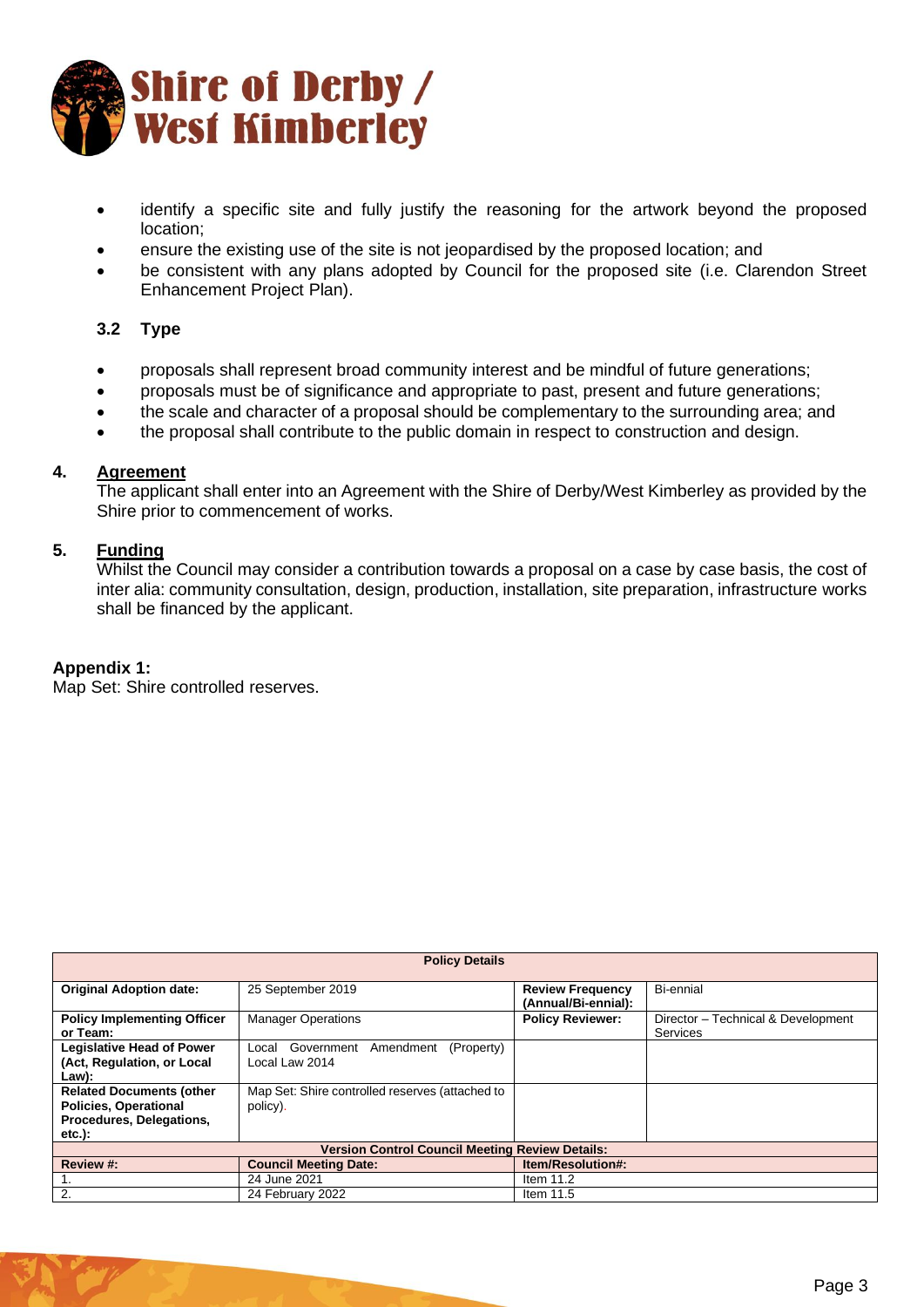**Appendix 1**